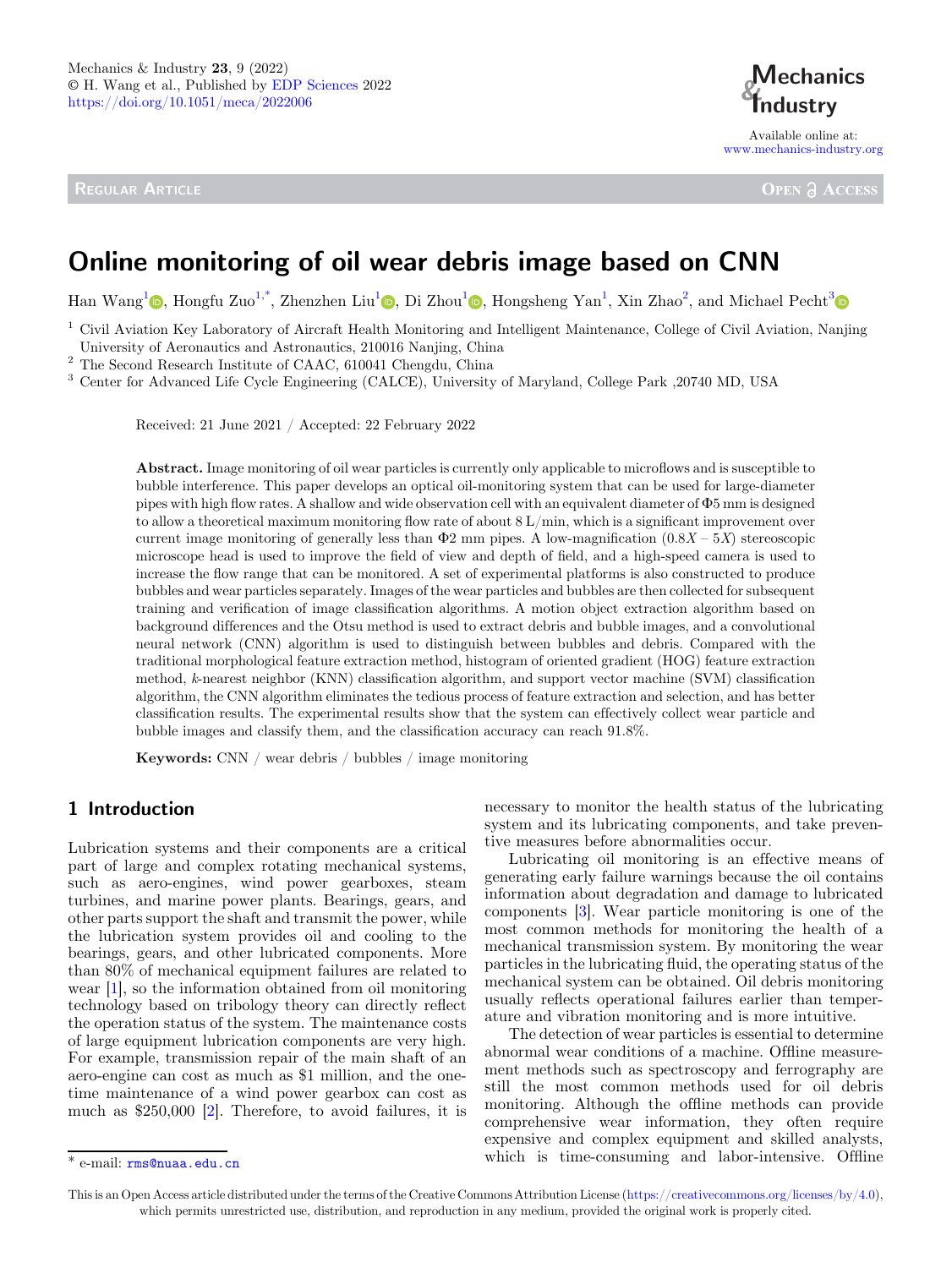| Method               | Detection accuracy                                                 | Advantages                                                                 | Disadvantages                                                          |
|----------------------|--------------------------------------------------------------------|----------------------------------------------------------------------------|------------------------------------------------------------------------|
| Optical              | $5 \mu m$ in channel of<br>$1.2 \text{ mm} \times 1.6 \text{ mm}$  | High sensitivity                                                           | Affected by bubble and oil<br>transparency, low<br>throughput          |
| Inductive            | 100 $\mu$ m in channel of<br>12 mm diameter                        | High throughput,<br>insensitive to oil quality,<br>suitable for metal pipe | Only effective for<br>ferromagnetic particles,<br>low sensitivity      |
| Resistive-capacitive | 10 $\mu$ m in channel of<br>$40 \mu m \times 100 \mu m$            | Simple structure, high<br>sensitivity                                      | Affected by water and oil<br>transparency, causes oil<br>deterioration |
| Acoustic             | $75 \mu m$ in channel of<br>$6.5 \text{ mm} \times 6.5 \text{ mm}$ | Distinguishes bubble and<br>solid debris                                   | Affected by oil viscosity,<br>flow speed, and mechanical<br>vibration  |

Table 1. Comparison of four wear debris monitoring methods.

methods also do not provide real-time machine health information and nolongermeet the real-time requirements of current advanced-failure prognostics and health management (PHM) systems. As a result, engineers have been conducting online monitoring studies of wear particles since 1980 [[4,5](#page-13-0)]. Because online monitoring is an effective means to ensure reliable operation of equipment and achieve condition-based maintenance, it has become a research hotspot in the field of mechanical fault diagnosis [[6\]](#page-13-0).

The current online wear debris monitoring methods are divided into four categories: optical-based debris monitoring [\[7](#page-13-0)–[9](#page-13-0)]; induction-based debris monitoring [\[10](#page-13-0)]; capacitance and resistance-based debris monitoring [[11](#page-13-0)–[13](#page-13-0)]; and acoustic-based debris monitoring [\[14](#page-13-0)]. The advantages and disadvantages of the various monitoring methods are shown in Table 1 [[15\]](#page-13-0).

As can be seen from Table 1, the inductive sensor has low sensitivity, the resistive-capacitive sensor is susceptible to oil deterioration, and acoustic monitoring is easily affected by oil viscosity, flow speed, and mechanical vibration. The traditional oil debris monitoring method based on the optical principle has high sensitivity, generally using the principle of light shading [[16\]](#page-13-0), cannot distinguish between bubbles and debris. The bubbles generated in the oil circuit interfere with the debris monitoring, resulting in limited engineering application.

An inductive sensor developed by Zhu [[17\]](#page-13-0) can detect as small as  $50 \mu m$ , which has high throughput and is not affected by bubbles. However, as an inductive sensor, it generally only acts on ferromagnetic and non ferromagnetic metal particles in the oil, while the optical sensor can monitor all pollutants in the oil.

The LaserNet Fines automated wear particle analyzer developed by Lockheed Martin uses laser-based image processing to integrate two common oil-monitoring functions, wear particle morphology recognition, and particle counting [\[18\]](#page-13-0). This instrument uses a CCD camera with a resolution of  $640 \times 80$ , a  $4 \times$  lens, an observation channel size of 1.6 mm  $\times$  1.2 mm, and a high-power pulsed short-time laser. Bubbles larger than  $20 \mu m$  were identified by roundness calculations. Although the product can be

used to classify debris by image algorithm, the camera has a lower resolution and a smaller flow path, making it difficult to apply to a real industrial environment with high flow speeds and larger oil pipes. Because the analyzer also only distinguishes bubbles by a single parameter of roundness, its monitoring accuracy needs to be considered.

The OILPAS company developed a debris monitoring sensor named INNOSIRIS [[19\]](#page-13-0), the core piece of the measurement instrument is a  $1/1.7$  inch color CCD sensor array with 14.7 megapixel resolution and a maximal frame rate of 1 Hz. In real-time operation, a particle stream of approximately 2 L/min is extracted from a liquid closedloop and added to the circulation at a suitable location, and a small portion of the extracted particle stream is continuously guided through a flow unit and captured on the image sensor by a system consisting of a variable time interval flash and lens. INNOSIRIS's camera resolution is high, and the collected image quality is guaranteed. However, the flow channel is small, resulting in a low flow rate in the working environment and lowfrequency image sampling, so it is not possible to achieve full flow monitoring, only sampling monitoring.

Based on magnetic deposition and image analysis, Xie et al. [[20,21](#page-13-0)] developed an online visual iron ferrograph (OLVF) sensor with direct reading function and the corresponding image acquisition and processing application software since 2005, which gives the index particle coverage area (IPCA) of relative wear debris concentration as the output index. The OLVF sensor is based on magnetic technology and optics, which uses electromagnetic force generated by an electromagnetic coil to deposit wear particles in the measured oil flowing through the deposition tube and uses an optical lens to measure and observe the area to be measured in the deposition tube [[22\]](#page-13-0). The OLVF sensor can achieve high flow rate monitoring and can collect morphological image information of certain wear particles. However, the following problems need to be addressed: (1) electromagnets are needed, resulting in a large volume and complex structure; (2) sampling electromagnet adsorption results in debris overlap, chain arrangement, and other problems [[23](#page-13-0)] not conducive to subsequent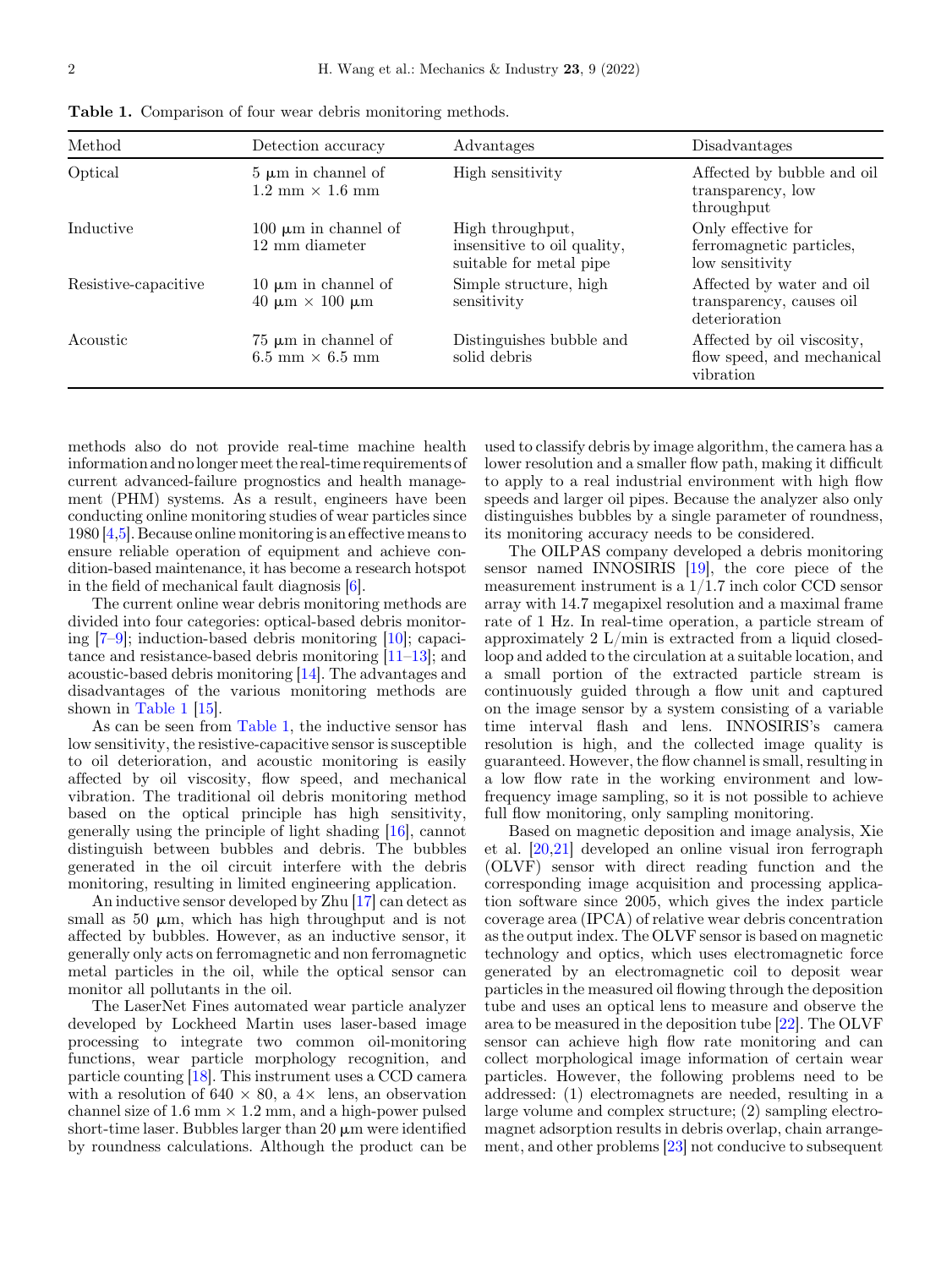image analysis; and (3) the main monitoring indicator is the particle coverage area, and the measure of debris information is not comprehensive enough and cannot be accurate to a single particle.

Hao et al. [\[24](#page-13-0)] proposed a particle analysis method based on microfluidics and image recognition to monitor oil contamination. The system uses a micro-channel and a micro-pump to divert the flow, which results in cumbersome operations. The inner diameter of the flow channel is  $150 \mu m$ . So, it is only suitable for offline analysis.

The above-mentioned research shows that the current monitoring methods based on optical images generally use the microflow channel. So, it can only be used for offline monitoring or branch sampling monitoring of microflow. Because it cannot be used for online full flow monitoring, the actual application of the industrial scene and monitoring effect is greatly reduced. Bubble interference is also a serious problem in optical oil debris monitoring, but there is little research on it. The only recognition method used is based on the single parameter roundness.

To reduce the problems of the above-mentioned monitoring system, this paper designs a lubrication oil optical monitoring system that can be used for relatively large-diameter pipes and high flow rates. A set of experimental platforms for the generation and monitoring of debris and bubbles is then built that uses a convolutional neural network (CNN)-based image recognition algorithm for particles. The subsequent structure of this paper is as follows. Section 2 introduces the optical monitoring system and the oil circuit experimental platform. The approach of particle identification based on CNN is presented in Section 3. Section 4 introduces the oil monitoring experiment and verifies the performance of the presented method compared with four traditional algorithms. Finally, conclusions are drawn in Section 5.

## 2 System composition

#### 2.1 Online optical image monitoring system

The online optical image full-flow monitoring system designed in this paper includes an observation cell, microscope optical device, light source, high-speed camera, image acquisition, and storage system, as shown in Figure 1. The working principle is that in the fluid channel, the oil passes through the transparent oil observation cell at a certain speed, and in the direction of the vertical oil observation cell, an optical microscopic imaging system is placed to image the particlesin the oilflowing through the observation windowin real time. After the particlesin the fluid are optically imaged, the image signal is acquired by a high-speed CMOS (complementary metal oxide semiconductor) camera, converted by an image acquisition card, and sent to a computer for storage and display. The high-speed camera adopts DAHENG MER-131-210U3C with  $1280 \times 1024$  resolution and a maximum frame rate of 200 Hz. The optical monitoring system is a JIANGNAN NOVEL OPTICS JSZ6S three-eye stereoscopic microscope, which can realize  $0.8\times -5\times$ magnification conversion.



Fig. 1. Online optical image monitoring system.

Since the scattering phenomenon occurs in ordinary circular pipes, resulting in images that cannot be acquired properly, a cuboid transparent observation cell was designed for monitoring, as shown in [Figure 2a](#page-3-0). To strengthen and protect the flow channel, an aluminum alloy shell was designed for protection, as shown in [Figure 2b.](#page-3-0) A through-hole viewing window was arranged in the center of the shell according to the observed field of view. The flow channel of the observation cell is designed with a shallow depth and long width, which is suitable for the field of view and depth of field characteristics of the micro-optical system. Standard round pipes on both ends of the device make it easy to connect to the lubrication oil pipeline.

The field of view under the  $0.8\times$  objective lens can be up to 21 mm  $\times$  16.8 mm, and the maximum depth of field can be up to about 1.5 mm, so we designed the flow channel width of the observation cell as 16 mm, and the depth as 3 mm. According to formula (1) [\[25](#page-13-0)], the equivalent pipe diameter of the flow channel is about 5 mm, which is greatly improve the current applicable conditions of image monitoring.

$$
D_d = \frac{2 \times b \times h}{b + h} \tag{1}
$$

where  $D_d$  is the equivalent diameter, b is the flow channel width, and  $h$  is the flow channel depth.

When the particles pass through the monitoring field of view, if the motion time is less than the time between two frames of the high-speed camera, it can be considered that the particles can be detected. Based on the maximum frame rate of the high-speed camera and the size of the flow channel, the theoretical maximum monitoring flow rate of the system can be about  $8 \text{ L/min}$ . This system offers a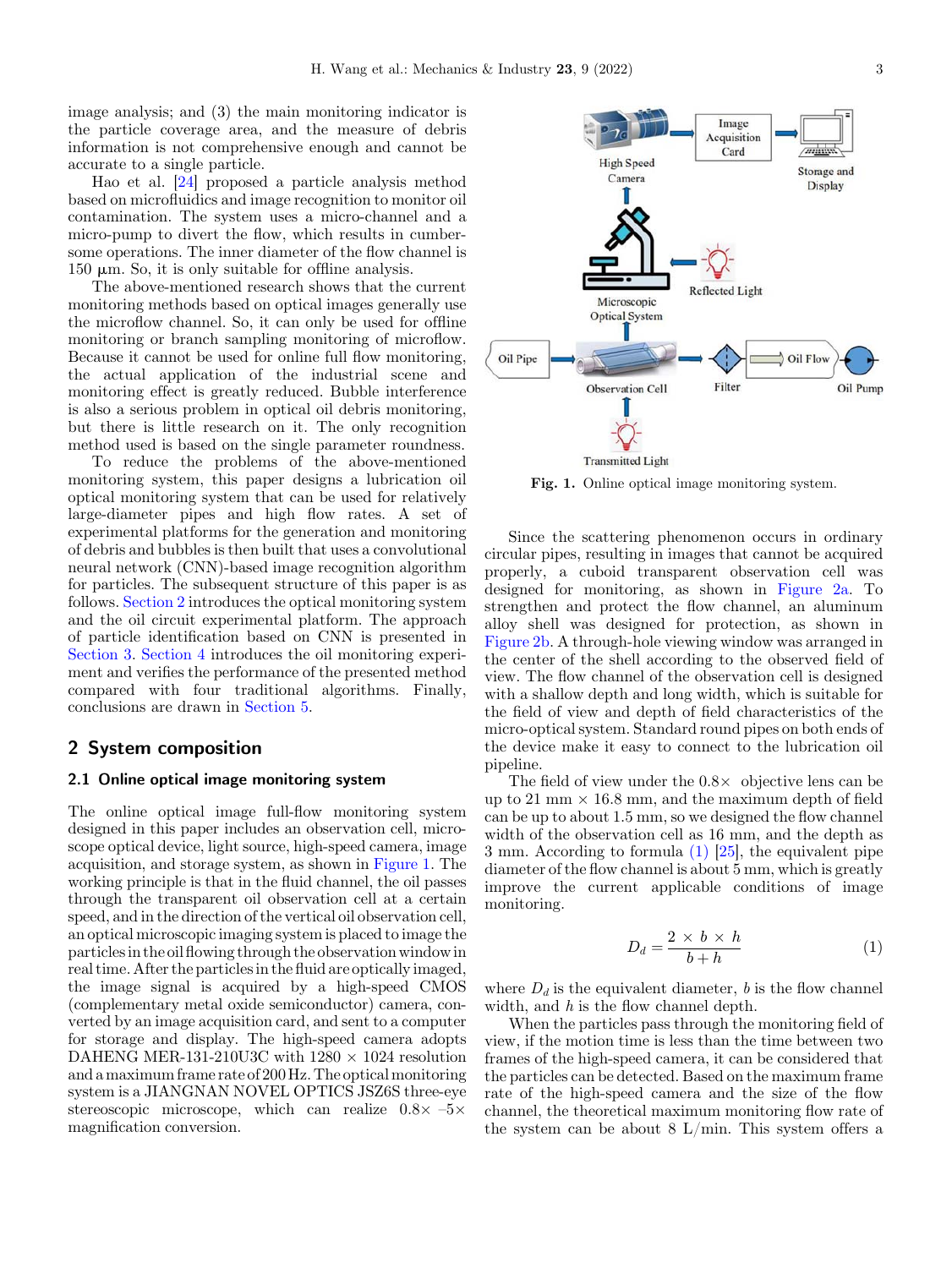<span id="page-3-0"></span>

Fig. 2. Cuboid transparent observation cell: (a) internal channel, (b) the protection shell.



Fig. 3. Physical drawing of the experimental platform.

significant improvement in the range of monitored flow compared to current image monitoring systems, which are usually only available for milliliter level of flow.

## 2.2 Oil-monitoring test bench

To verify the online image optical monitoring system and to collect enough bubbles and debris samples for image classification training, an experimental platform for fullflow simulation of the lubrication system was designed and constructed, as shown in Figure 3. The test platform mainly consisted of a pin-disk friction wear tester, online optical image monitoring system, filter, oil tank (two), oil pump, gate valve (four) and controller, and other components. The system diagram of the experimental platform is shown in [Figure 4](#page-4-0).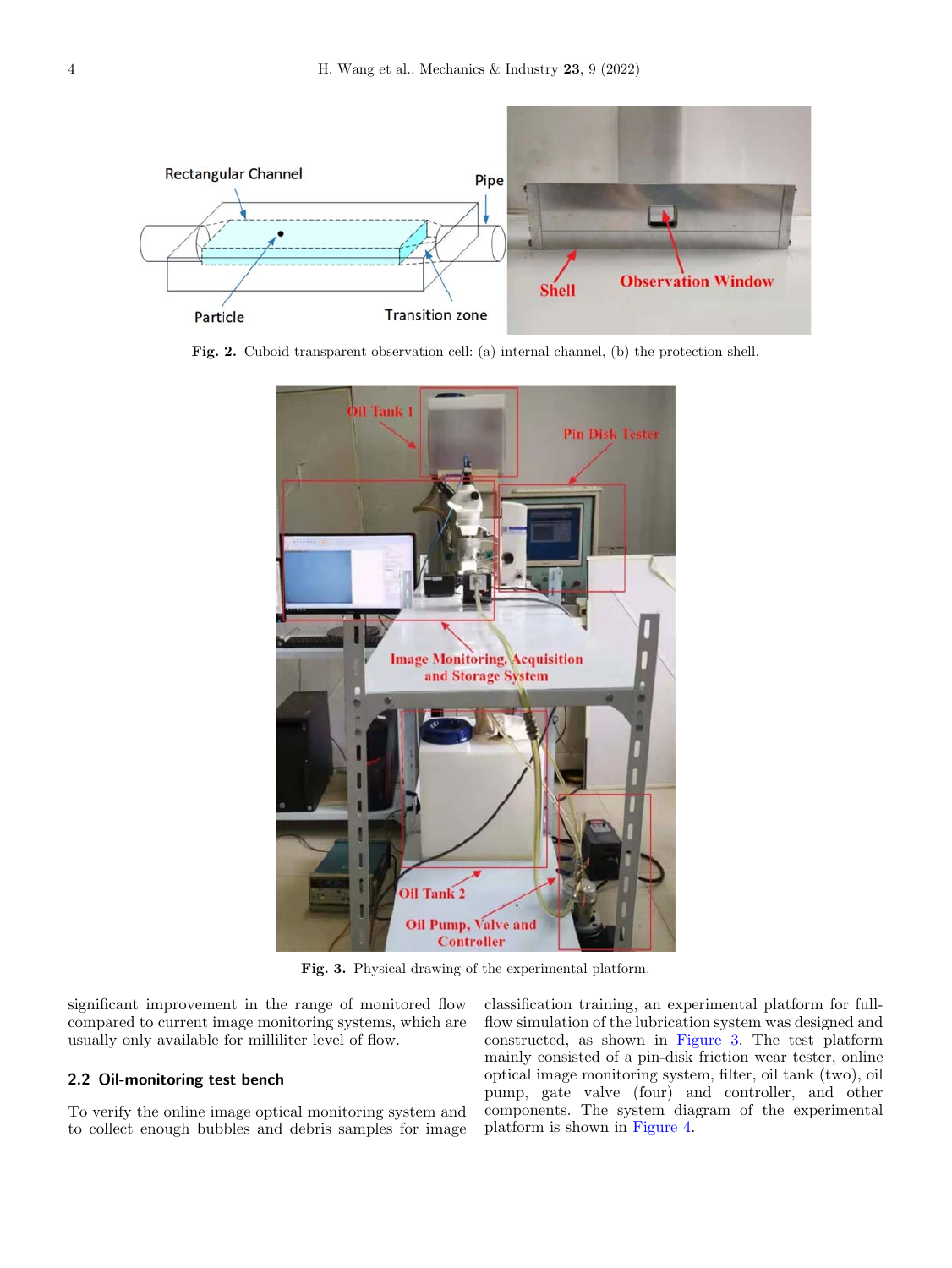<span id="page-4-0"></span>





Fig. 5. Overall flow chart of debris and bubble image recognition.

## 3 Particle identification based on CNN

The overall flow chart of debris and bubble image recognition based on CNN is shown in Figure 5. It is described in detail below.

## 3.1 Image sample collection

To validate the debris identification method developed in this paper, a large number of image samples needed to be

collected. The resolution size of the original image taken is  $1280\times1024$  pixel. The acquired original debris and bubble images are shown in [Figures 6](#page-5-0) and [7](#page-5-0). The two images on the left and right are the images between two adjacent frames. The movement of the particles from left to right can be seen clearly. As can be seen from these pictures, it is difficult to distinguish between debris and bubbles by the naked eye. Therefore, debris and bubble images need to be collected separately to facilitate the construction of a large number of training image sample sets.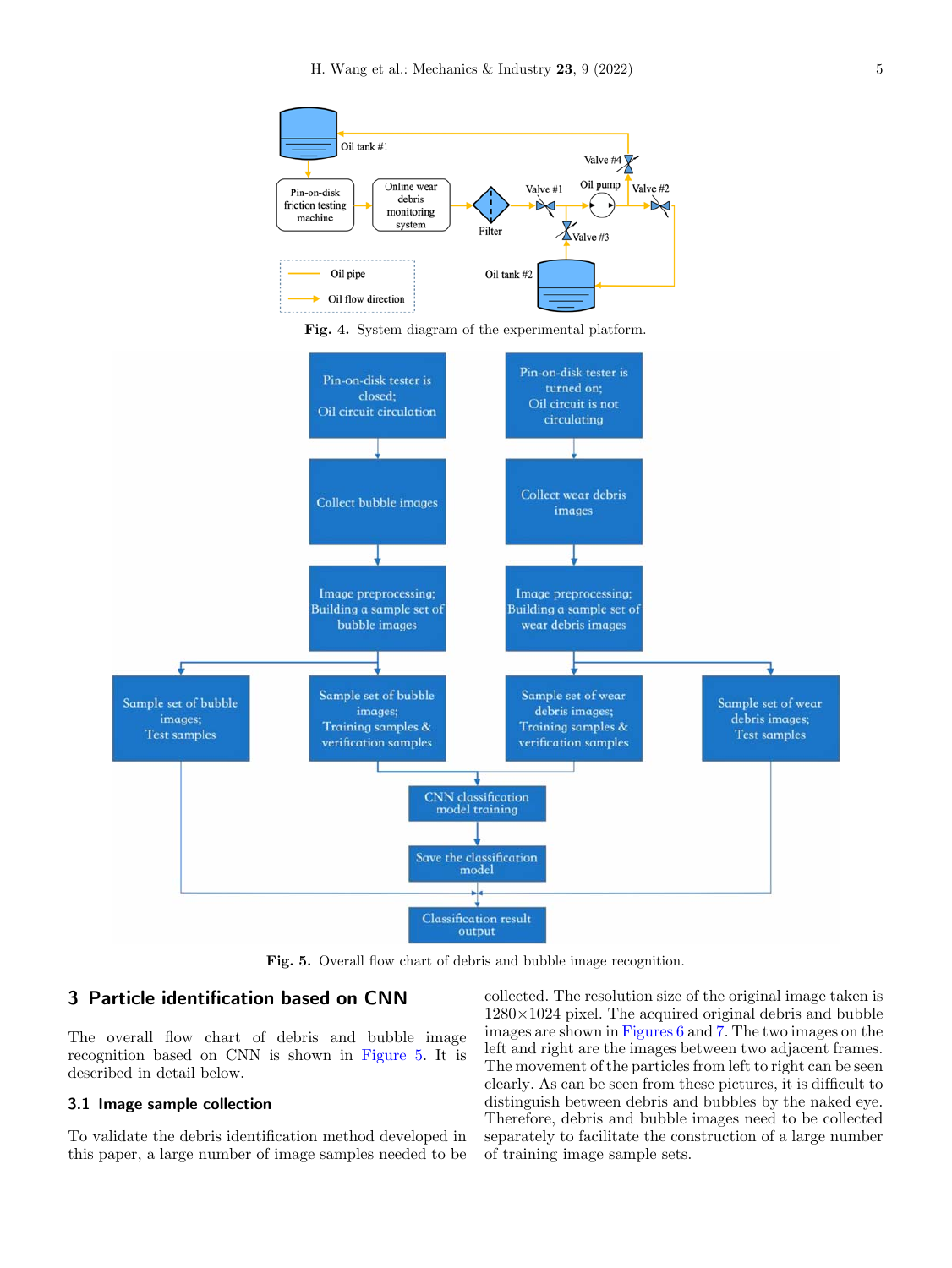<span id="page-5-0"></span>

Fig. 6. Original images of bubbles.



Fig. 7. Original images of debris.

## 3.2 Sample preprocessing

For the original images captured by the camera, it is necessary to judge whether there are wear particles or bubbles, and then extract them.

#### 3.2.1 Moving object detection

In this paper, a background differential algorithm is used to monitor the moving objects, and background differential is a widely used method to detect moving objects [[26\]](#page-13-0). The objects in a general image can be divided into foreground and background, and in this paper, the area of concern in the foreground of the image is the wear particles and bubbles. The basic principle of themethod is to detect a moving object from the difference between the current frame (debris image or bubble image) and the reference frame (background image), which is calculated as follows [\[27](#page-13-0)]:

where  $H_i(x, y)$  is the pixel value of the current image, and  $H_B(x, y)$  is the pixel value of the background image. If the threshold value  $T$  is set, the formula for the final extracted object is:

$$
H_D(x,y) = \begin{cases} H_i(x,y), & \text{if } |H_D(x,y)| > T\\ 225, & \text{otherwise} \end{cases}
$$
 (3)

 $H_D(x, y) = H_i(x, y) - H_B(x, y)$  (2)

Threshold T was calculated using the Otsu method, which is an efficient algorithm for binarizing images proposed by Japanese scholar Otsu in 1979 [[28\]](#page-13-0). For the image  $H(x, y)$ , the foreground (i.e., the bubbles or debris) and background segmentation threshold is recorded as T, the number of pixels belonging to the foreground as a proportion of the whole image is recorded as  $\omega_0$ , and its average grayscale is  $\mu_0$ ; the number of pixels in the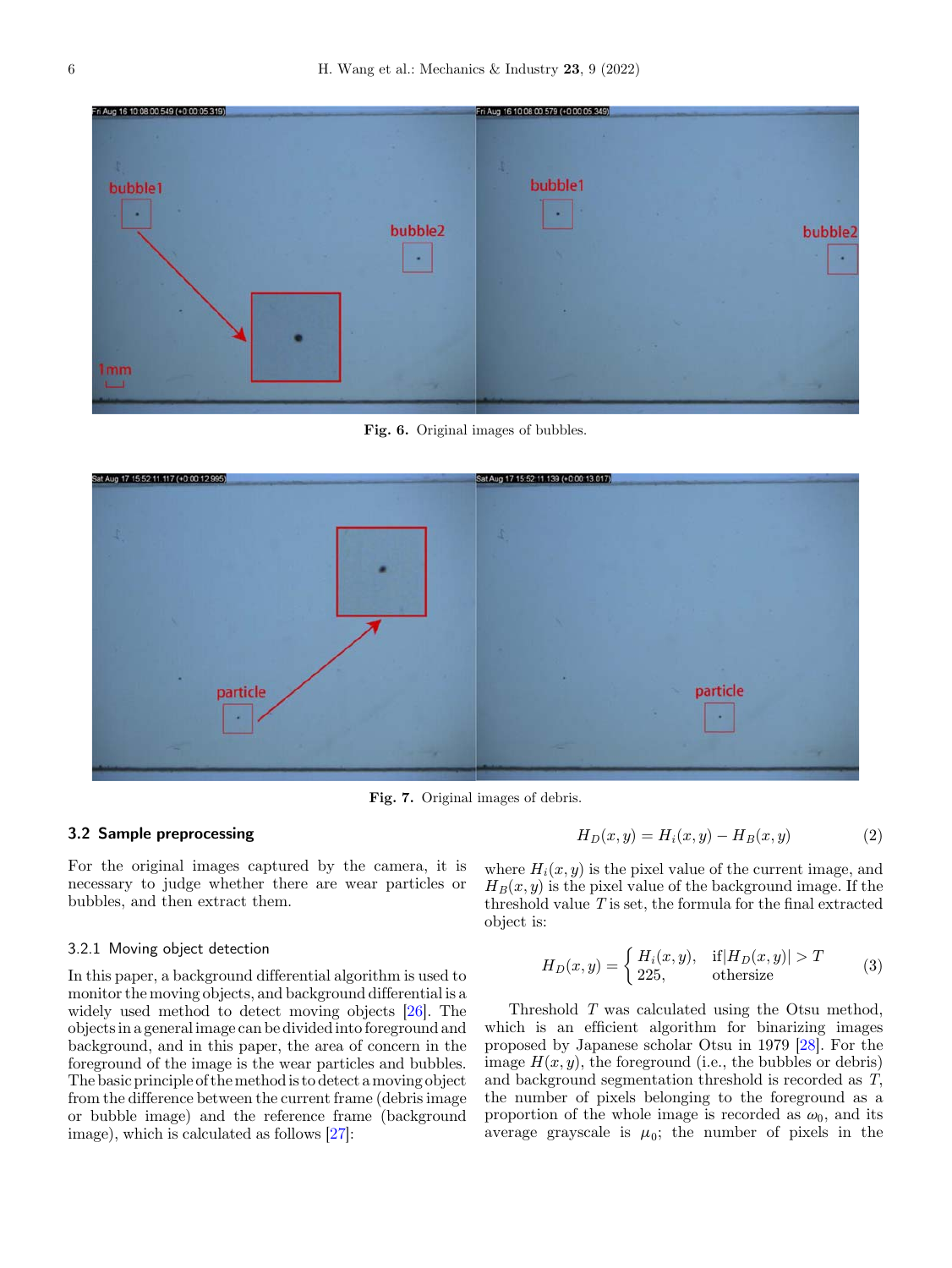background as a proportion of the whole image is  $\omega_1$ , and its average grayscale is  $\mu_1$ . The total average grayscale of the image is recorded as  $\mu$ , and the interclass variance is recorded as *a*. Assuming that the background of the image is light, and the image size is  $M \times N$ , the number of pixels in the image whose grayscale value is less than the threshold value T is recorded as  $N_0$ , the number of pixels whose grayscale is greater than the threshold value  $T$  is recorded as  $N_1$ , then:

$$
\omega_0 = \frac{N_0}{M \times N} \tag{4}
$$

$$
\omega_1 = \frac{N_1}{M \times N} \tag{5}
$$

$$
N_0 + N_1 = M \times N \tag{6}
$$

$$
\omega_0 + \omega_1 = 1 \tag{7}
$$

$$
\mu = \omega_0 \times \mu_0 + \omega_1 \times \mu_1 \tag{8}
$$

$$
g = \omega_0 (\mu_0 - \mu)^2 + \omega_1 (\mu_1 - \mu^2)
$$
 (9)

Substitute formula  $(8)$  into formula  $(9)$  to get the equivalent formula:

$$
g = \omega_0 \times \omega_1 \times (\mu_0 - \mu_1)^2 \tag{10}
$$

Equation (10) is the interclass variance. The iterative method is used to obtain the threshold value T that maximizes the interclass variance q, which is required.

#### 3.2.2 Sample extraction and preservation

Since the original image size is too large and several particles or bubblesmay be present simultaneouslyin a singleimage,it is not conducive to subsequent feature parameter extraction and classification. For the original image captured by the camera, one single object extraction and preservation of each image is required to ensure that there is only one particle or bubble in each final sample image.

Through experimental comparison, it is verified that the increase of edge background image has no obvious effect on the improvement of image classification accuracy. Therefore, we only need to extract the effective pixels that only contain wear particles or bubbles in the original image, and include as little background information as possible to reduce the computational complexity. The effective area size of wear particles and bubbles is within  $28 \times 28$  pixels. Based on the results of the above motion object detection, the coordinates of the center of the moving object (the wear particles or the bubbles) are found, and then the pixel set of the surrounding  $28 \times 28$  pixel area is taken out with this point as the center. Finally, all extracted objects are saved as  $28 \times 28$  pixel BMP (Bitmap) format images.

#### 3.3 CNN image classification algorithm

CNN is a multi-layer neural network that is now widely used in various image classifications. It consists of multiple convolutional layers and pooling layers alternately, and each layer is composed of multiple independent neurons. The CNN model's convolutional layer can achieve automated image feature extraction to avoid excessive human intervention, while its local connection, weight sharing, and other techniques can effectively reduce network parameters, thereby reducing the computational volume of the network model and improving the generalization capability of the model [[29\]](#page-13-0). It usually consists of the convolutional layer, the pooling layer, the fully connected layer, and the output layer.

#### 3.3.1 Convolutional layer

The convolutional layer in the CNN is formed by convolutionally summing the different trainable convolutional kernels with all the feature maps of the previous layer, adding a bias, and outputting the result as an activation function to form the feature map of the current layer.

#### 3.3.2 Pooling layer

The pooling layer is generally connected after the continuous convolutional layer, and the input is downsampled. There are various methods of down-sampling, such as maximum pooling and average pooling. Maximum pooling refers to the area corresponding to the size of the filter on the image, and the largest pixel value is taken in this area to obtain the feature data. In general, the feature data obtained by this method better preserves the texture of the image. Average pooling means that in the above area, all pixels in the area that are not 0 are averaged to obtain feature data. This method usually preserves the extraction of image background information better than maximum pooling. This article uses the maximum pooling method.

#### 3.3.3 Fully connected layer

The fully connected layer converts the two-dimensional array corresponding to each feature map in the previous layer into a one-dimensional array, and then concatenates all the converted one-dimensional arrays into a feature long vector as the input of the fully connected layer.

#### 3.3.4 Classification layer

CNN's last classification layer, softmax, is a multi-output competitive classifier. The classification results in multiple items. Each item is divided by their cumulative sum so that the sum of the output of all items is 1. Each corresponding number represents the predicted probability value of the category, and the maximum probability is selected for the output as its final classification result.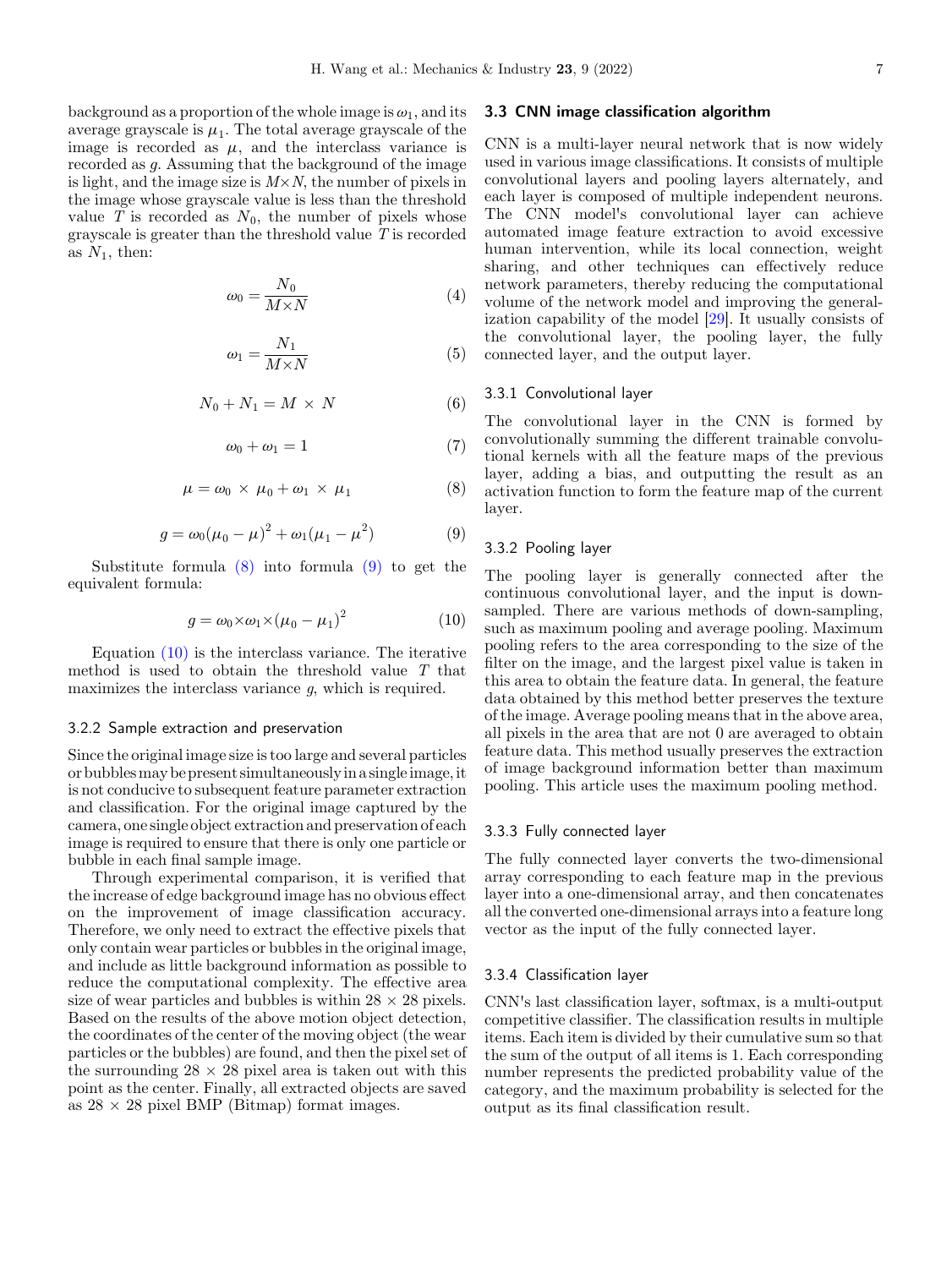#### 3.4 CNN-based wear particle detection

The CNN-based debris detection process is as follows.

- Separately collect sufficient original image sample data through experiments. Organize and prepare a collection of all image samples, both positive samples (debris) and negative samples (bubbles).
- After sufficient image samples have been collected, image preprocessing, including motion object monitoring extraction and storage, is performed. Then trim the sample to a uniform size. In this article, all sample images are adjusted to  $28 \times 28$  pixel size.
- Label the sample for all positive and negative samples. In this paper, all debris samples are labeled 1, and all bubble samples are labeled 0.
- Divide all samples into three parts: training samples, validation samples, and test samples.
- Use training samples and verification samples to conduct CNN network training and optimize the classification results by adjusting network parameters. Then save the final classification network and model parameters.
- Input the test sample into the obtained classification model, obtain the output label, compare it with the real label, analyze the classification accuracy of the model, and verify the final detection effect.

## 4 Experiment and result analysis

## 4.1 Experimental procedure

## 4.1.1 Sample collection

Shell 15W-40 lubricating oil used in this experiment is a kind of oil widely used in practical industry. According to the final effect of the experiment, the monitoring system can clearly capture the corresponding wear particle image, and the system is not negatively affected by the light transmittance of oil.

An experimental platform, as described in Section 2.2, was designed and constructed to collect enough image samples for subsequent experimental analysis. At the beginning of the experiment, the background picture was collected and saved for particle or bubble detection.

When collecting the bubble image samples, the experiment uses new lubricating oil, turns off the pin-disk tester, opens gate valves 1 and 4, closes gate valves 2 and 3, and turns on the oil pump to perform a circulating operation. The oil will continuously generate bubbles during the circulation process due to the disturbance of oil in tank 1, and there are no particles in the oil because it is new and filtered.

When a sufficient sample of bubble images has been collected, debris images can be acquired. Place the observation chip behind a long 2 m straight pipeline, and reduce the bends and turns in the pipeline, so as to avoid turbulence and bubbles during oil operation. Before each experiment, the oil is left in tank 1 for 2 hours so that all bubbles in the oil dissipate. Then gate valves 1 and 2 are opened, gate valves 3 and 4 are closed, the pin-disk tester

and the oil pump are turned on. At this point, the oil circuit is not circulating, and the oil was simply transferred from tank 1 to tank 2, so there are no bubbles generated as the oil passes through the online optical image monitoring system, only wear particles generated from the pin-disk tester. One experiment ends each time the oil in tank 1 is transferred to tank 2. Before collecting debris images again, gate valves 3 and 4 are opened, gate valves 1 and 2 are closed, the oil pump is turned on, and the oil is drawn from tank 2 back to the tank 1. The oil is left for 2 hours, then the experimental steps are repeated to collect wear particle images again.

By strictly executing the above experimental steps, images of the debris and bubble samples can be accurately captured, respectively, as shown in [Figures 6](#page-5-0) and [7.](#page-5-0)

### 4.1.2 Image sample preprocessing

Background differential and Otsu algorithms described in the previous section are applied to extract and save the set of motion debris and bubbles images. A total of 4500 debris and 4500 bubble images were extracted from the experiments, constituting all the training, validation, and testing sample sets. [Figures 8](#page-8-0) and [9](#page-8-0) show examples of 100 bubbles and 100 debris image samples, respectively.

## 4.2 CNN network construction and wear debris monitoring

As can be seen from [Figures 8](#page-8-0) and [9,](#page-8-0) it is difficult to distinguish bubbles and debris with the naked eye, so it is essential to apply an automatic image classification algorithm to distinguish the wear particles from the bubble interference.

The CNN network structure constructed in this paper is shown in [Figure 10](#page-9-0), including an input layer, three pairs of convolutional and pooling layers, a fully connected layer, and an output layer. The specific structural parameters of the network are also shown in this figure.

Nine thousand samples were collected in this experiment (4500 debris, 4500 bubbles). One thousand of these were selected as test samples (500 debris and 500 bubbles), and then 1000 of the remaining 8000 samples were randomly selected as validation samples during the training process, and the remaining 7000 were used as training samples of the CNN model.

The 7000 training samples were used as input to the CNN network model to perform network parameter training iterations. After every 30 iterations during the training process were verified by using verification samples. In order to reduce over fitting, we introduce L2 regularization and set the L2 regularization factor in the network parameters to 0.02. The accuracy of the training process changed, as shown in [Figure 11](#page-9-0), and the loss function of the training process changed, as shown in [Figure 12](#page-10-0). It can be seen from the figure that the model results tended to be stable when the number of iterations reached about 800. The final network model and parameters were then saved.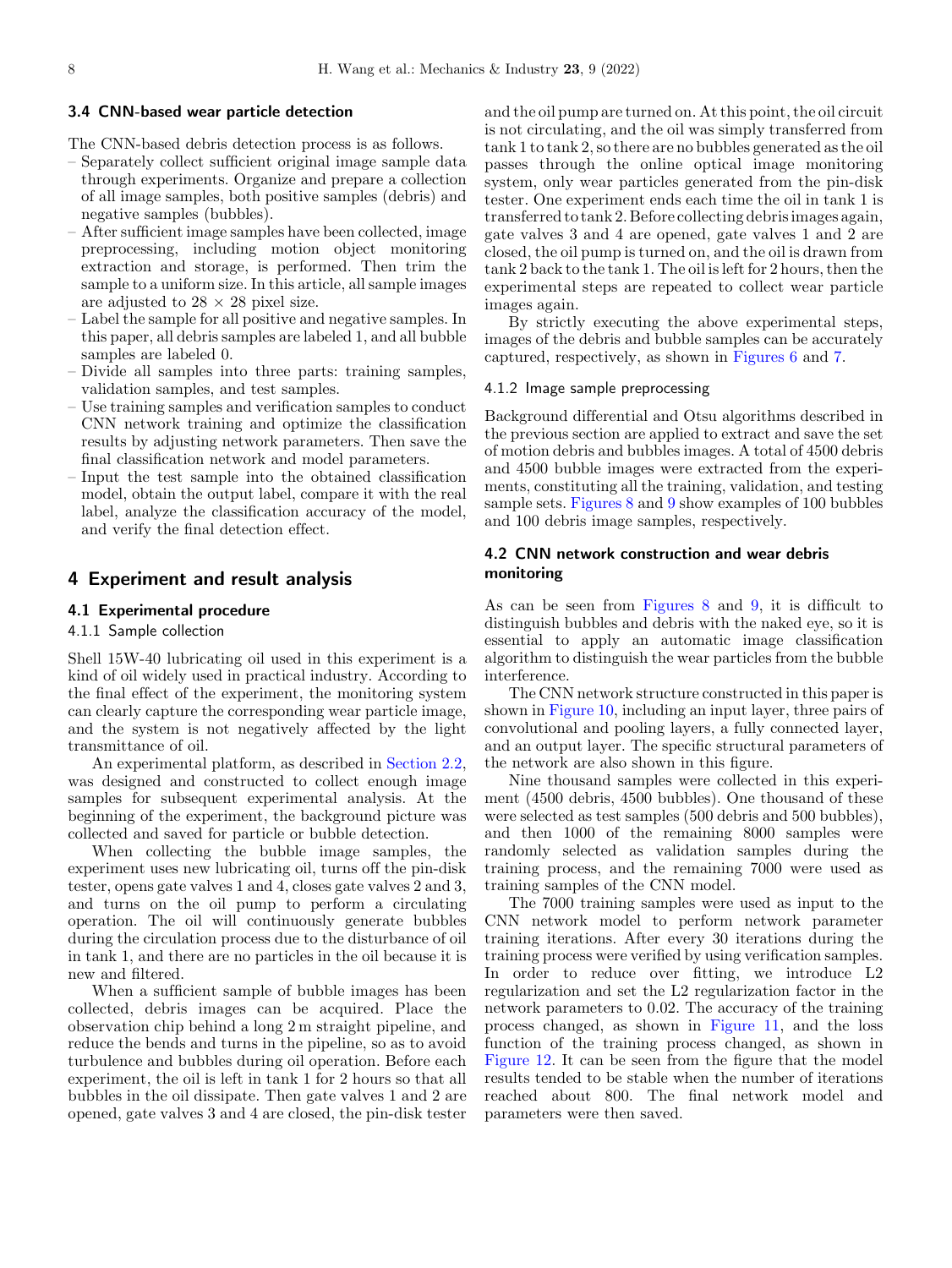<span id="page-8-0"></span>

Fig. 8. Bubble image samples.



Fig. 9. Debris image samples.

The confusion matrix for the validation sample set is shown in [Table 2](#page-10-0). The final classification accuracy of the validation data is 94.4%.

The 1000 test samples were input to the network model saved above to obtain the corresponding prediction results and compare with the true labels of the samples. The confusion matrix of the test sample is shown in [Table 3](#page-10-0), and the final classification accuracy of the test data is 91.9%.

The parameter interpretability of convolutional neural network has always been a research difficulty, and there is no unified conclusion. For the adjustment of the parameters of the deep learning network, the author tries to compare many values and select the optimal parameter value. The input image size, the author tried  $100 \times 100$  $(91.8\% \text{ test accuracy})$ ,  $50 \times 50$   $(91.8\% \text{ test accuracy})$  and  $28 \times 28$  (91.9% test accuracy), and found that it had little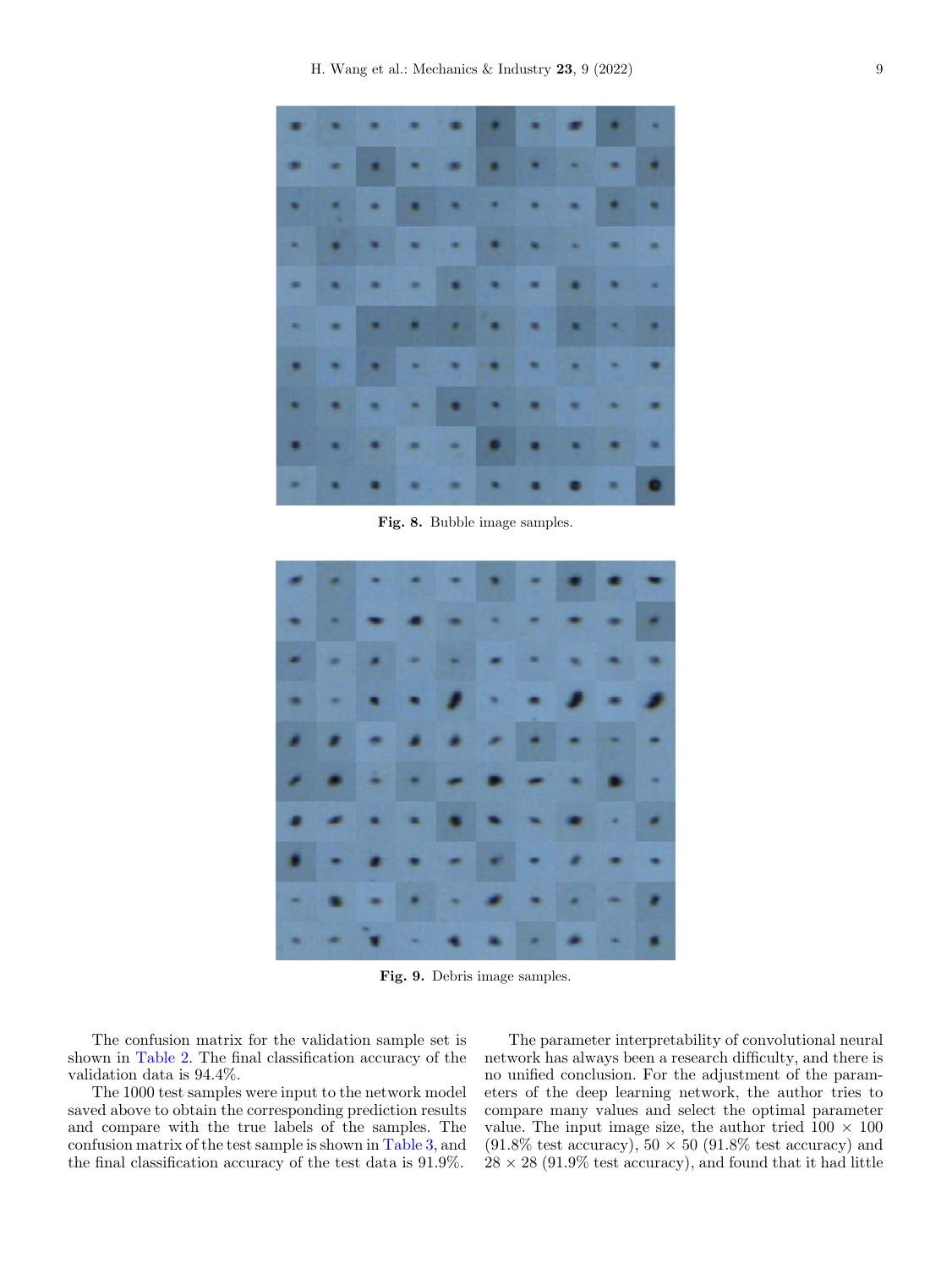<span id="page-9-0"></span>

Fig. 10. The detailed structure of the CNN network.



Fig. 11. Accuracy changes in CNN training process.

effect on the accuracy of the final test data. Compared with the cropped  $28 \times 28$  pixel image, the  $100 \times 100$  pixel image only contains more background information, indicating that the increase of background information is not helpful to the improvement of image classification accuracy. Therefore,  $28 \times 28$  with the lowest computational complexity was selected. In terms of network layers, the author tried 1, 2 and 3 layer number network structures  $(3 \times 3$  spatial pooling area, the maximum number of layers is 3), as shown in [Table 4](#page-10-0), and finally chose the 3-layer network with the highest accuracy of the test data.

The CNN network constructed by the author in this paper is compared with the popular LeNet and AlxeNet. Their classification accuracy for the test set is shown in [Table 5](#page-10-0). It can be seen that the CNN network constructed in this paper has higher classification accuracy. Compared with the classical LeNet network, the network used in this paper has increased the network complexity, such as

increasing the number of convolution filters, adding the third layer maximum pooling layer, and achieving higher classification accuracy.

#### 4.3 Comparison with other classification methods

To verify the effectiveness of the classification algorithm proposed in this paper, the above classification results were compared with several widely used traditional feature extraction and classification algorithms.

For the feature extraction of particles, the traditional method generally uses morphology-based extraction of feature parameters, and in this paper, 13 morphological and color feature parameters [\[30](#page-13-0),[31\]](#page-14-0) (area, equivalent circle diameter, long axis length, short axis length, long-short axis ratio, roundness, perimeter, RGB (red-green-blue) mean and standard deviation, etc.) of debris and bubbles were extracted and compared with HOG (histogram of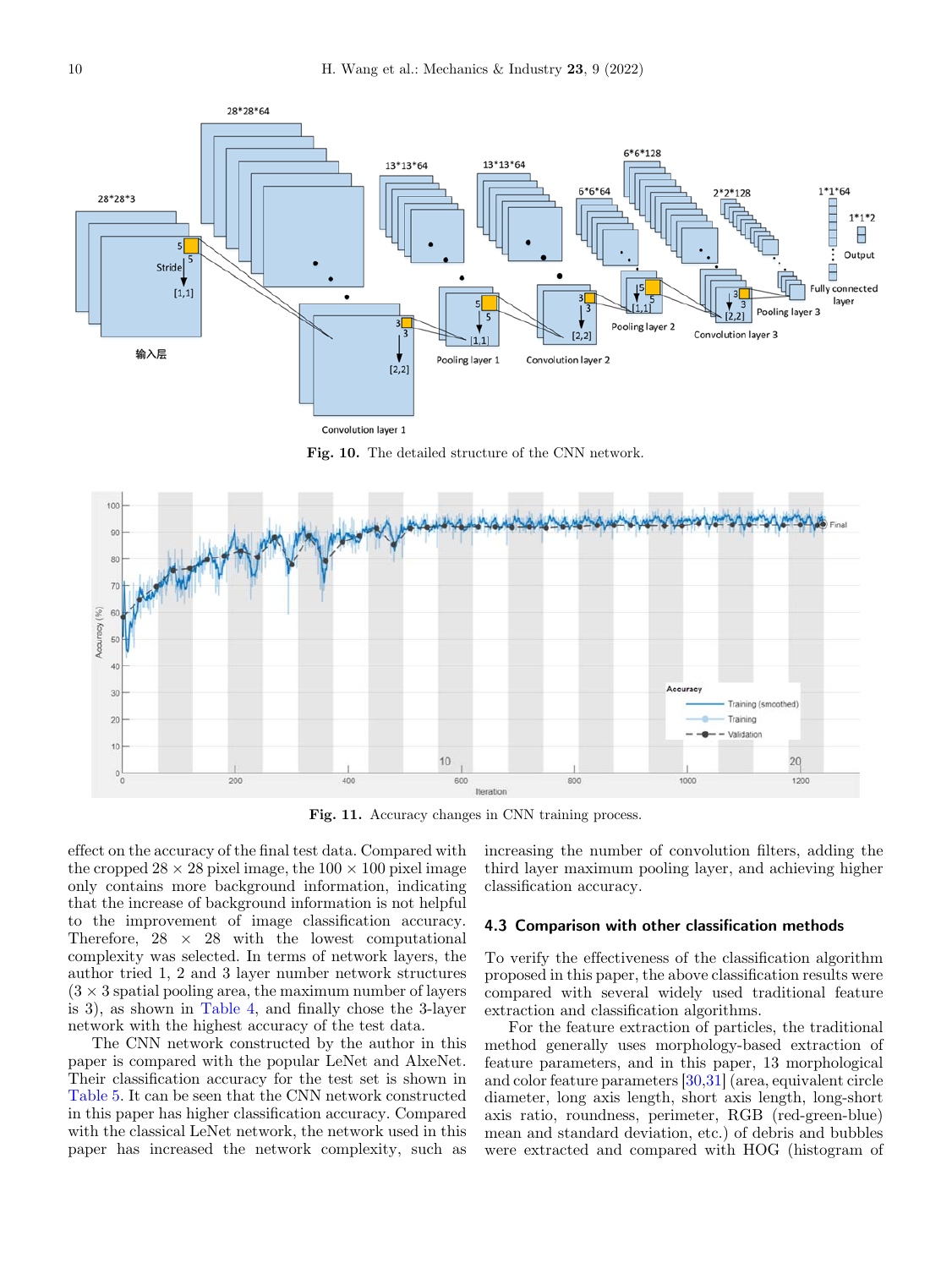<span id="page-10-0"></span>

Fig. 12. Loss changes in CNN training process.

## Table 2 . Confusion matrix for validation data.



Table 3. Confusion matrix for test data.



Table 4. The classification accuracy of different network layer number for test samples.

Table 5. The classification accuracy of different networks for test samples.

| Number of network layers | Accuracy |
|--------------------------|----------|
|                          | 54.5%    |
| $\overline{2}$           | 83.7%    |
| 3                        | 91.9%    |

| Algorithm | Accuracy |  |
|-----------|----------|--|
| My Net    | 91.9%    |  |
| LeNet     | 88.5%    |  |
| AlexNet   | 89.7%    |  |

oriented gradient) feature parameters. The specific morphological parameters are calculated as shown in [Table 6](#page-11-0), where  $p_R(k)$ ,  $p_G(k)$ , and  $p_B(k)$  represent the pixel frequencies with RGB falling at the kth level, respectively,  $0 \leq k \leq 255$ .

The essence of HOG is the statistical information of the gradient. HOG has many advantages over other methods of

characterization. First, because HOG operates on local square cells of the image, it is well invariant to both geometric and optical deformations of the image, which appear only over a larger spatial domain. Second, under conditions of coarse spatial sampling, fine directional sampling, and strong local optical normalization, subtle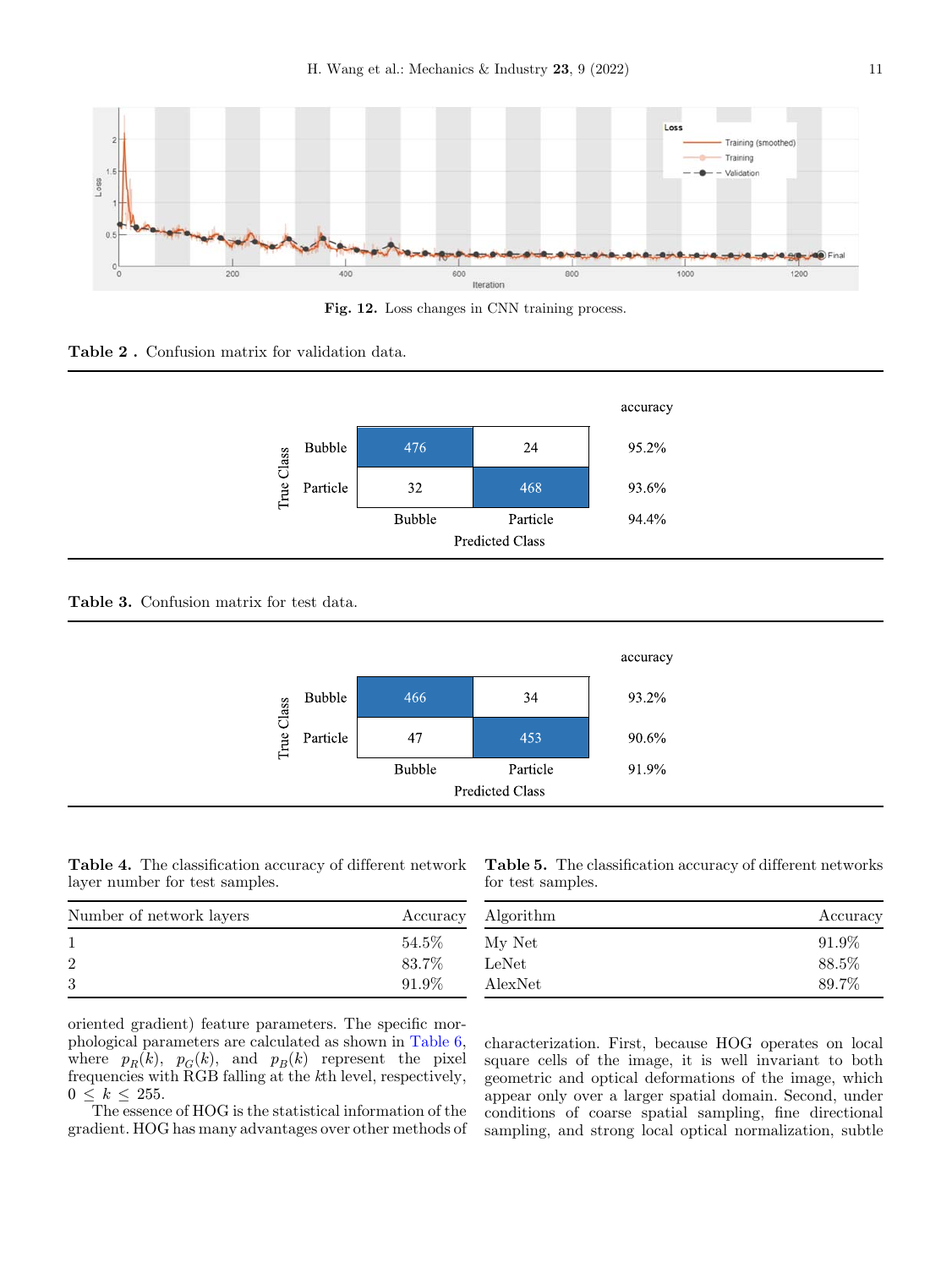| Type  | Parameter                                            | Definition                                                                                                              |
|-------|------------------------------------------------------|-------------------------------------------------------------------------------------------------------------------------|
| Size  | Area ${\cal S}$                                      | $A = \iint dx dy$<br><b>or</b><br>$A = H(0)$                                                                            |
|       | Equivalent circle diameter ${\cal D}$                | $D=\sqrt{4\cdot\frac{A}{\pi}}$                                                                                          |
|       | Long axis length $a$                                 | $a = \left(\frac{4}{\pi}\right)^{\frac{1}{4}} I_{\eta}^{\frac{3}{8}} I_{\zeta}^{\frac{1}{8}}$                           |
|       | Short axis length $\boldsymbol{b}$                   | $b = \left(\frac{4}{\pi}\right)^{\frac{1}{4}} \!\!\cdot\! I_{\eta}^{-\frac{1}{8}} \!\!\cdot\! I_{\zeta}^{-\frac{3}{8}}$ |
| Shape | Long-short axis ratio<br>$\mathcal{R}_t$             | $R_t = \frac{a}{b}$                                                                                                     |
|       | $\label{1.1} \mbox{Roundness}$<br>$\mathcal{R}_d$    | $R_d = \frac{P_{\varepsilon}^2}{4\pi \mathbf{\hat{g}}\mathbf{A}}$                                                       |
| Edge  | $\operatorname{Perimeter}$<br>$P_\varepsilon$        | $P_\varepsilon=H'(0)$                                                                                                   |
| Color | ${\bf R}$ mean value<br>$\mu_{\scriptscriptstyle R}$ | $\mu_R \displaystyle{\sum_{k=0}^{255} k\!\cdot\! p_R(k)}$                                                               |
|       | R standard deviation<br>$\sigma_R$                   | $\sigma_R = \left\{ \sum_{k=0}^{255} \left(k - \mu_R^{\ \ 2} \cdot p_R(k) \right\}^{1/2} \right\}$                      |
|       | ${\rm G}$ mean value<br>$\mu_G$                      | $\mu_G = \sum^{255} k{\cdot}p_G(k$                                                                                      |

 $k=0$ 

<span id="page-11-0"></span>Table 6. Morphological parameters.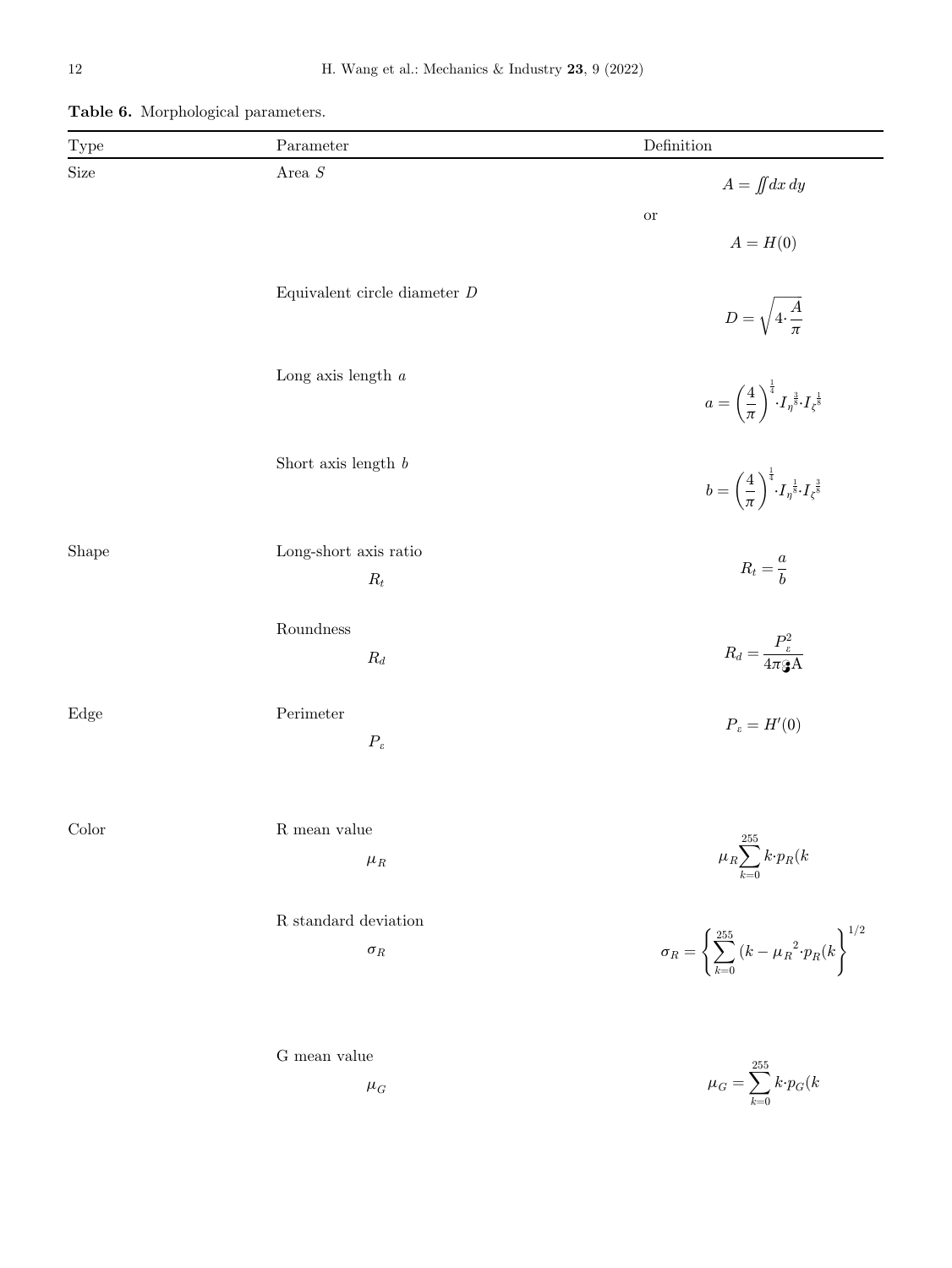Table 6. (continued).

| Type | Parameter                          | Definition                                                                                    |
|------|------------------------------------|-----------------------------------------------------------------------------------------------|
|      | G standard deviation<br>$\sigma_G$ | $\sigma_G = \left\{ \sum_{k=0}^{255} \left(k - \mu_G\right)^2 \cdot p_G(k) \right\}^{\gamma}$ |
|      | B mean value<br>$\mu_B$            | $\mu_B = \sum_{k=0}^{255} k{\cdot}p_B(k)$                                                     |
|      | B standard deviation<br>$\sigma_B$ | $\sigma_B = \left\{ \sum_{k=0}^{255} (k - \mu_B)^2 \cdot p_B(k) \right\}^{1/2}$               |

Table 7. The classification accuracy of test samples.

| Algorithm                             | Accuracy |
|---------------------------------------|----------|
| Morphological parameters $+{\rm SVM}$ | 73.6%    |
| Morphological parameters +KNN         | 75.3%    |
| $HOG+KNN$                             | 81\%     |
| $HOG + SVM$                           | 75.9%    |
| <b>CNN</b>                            | 91.9%    |

changes in the monitored object can be ignored without affecting detection. HOG is thus now widely used in target detection and classification [[32\]](#page-14-0).

Traditional classification algorithms, which generally appear in conjunction with feature parameters, include SVM (support vector machine) and KNN (k-nearest neighbor). SVM is a supervised learning method that is widely used in statistical classification as well as regression analysis, showing many unique advantages in solving nonlinear and high-dimensional pattern recognition problems, and its efficiency has been demonstrated in many recognition applications [[33\]](#page-14-0). Whereas KNN is classified by measuring the distance between different eigenvalues. The parameters of SVM and KNN model algorithm are adjusted and optimized in the training process. In this paper, RBF kernel function is used in SVM, with penalty factor of 10 and kernel scale of 2. KNN is calculated by Euclidean distance, and the nearest neighbor number  $k$  is 5.

The classification accuracy of test samples of the five methods is shown in Table 7.

Table 7 shows that the CNN classification algorithm has the highest classification accuracy of the test samples. Compared with the traditional feature extraction and classification algorithms, CNN does not need the tedious process of feature parameter selection and extraction, and can also improve recognition accuracy significantly.

## 5 Conclusion

To solve the problem that current image monitoring of oil wear particles is not suitable for the online full-flow working environment and is susceptible to bubble interference, a new optical image monitoring system was constructed for online debris image monitoring. A set of oil-monitoring test benches was designed and built to enable the acquisition of wear particle and bubble images. These images were extracted by background differential and Otsu algorithms, and the CNN (convolutional neural network) classification algorithm was applied to detect the wear particles from the bubble interference. The CNN algorithm eliminates the manual feature selection and extraction process. The experimental results show that the CNN algorithm applied in this paper has a significantly higher classification accuracy up to 91.8% compared to the traditional manual feature parameter extraction processes based on morphology or HOG, and SVM- and KNNbased classification algorithms which the maximum classification accuracy can only reach 83.8%. Different from the traditional microfluidic or online visual ferrograph image monitoring system, this oil image monitoring system provides a new way to monitor lubrication oil debris, which can be used in full-flow online monitoring and get the separate particle image. Because of the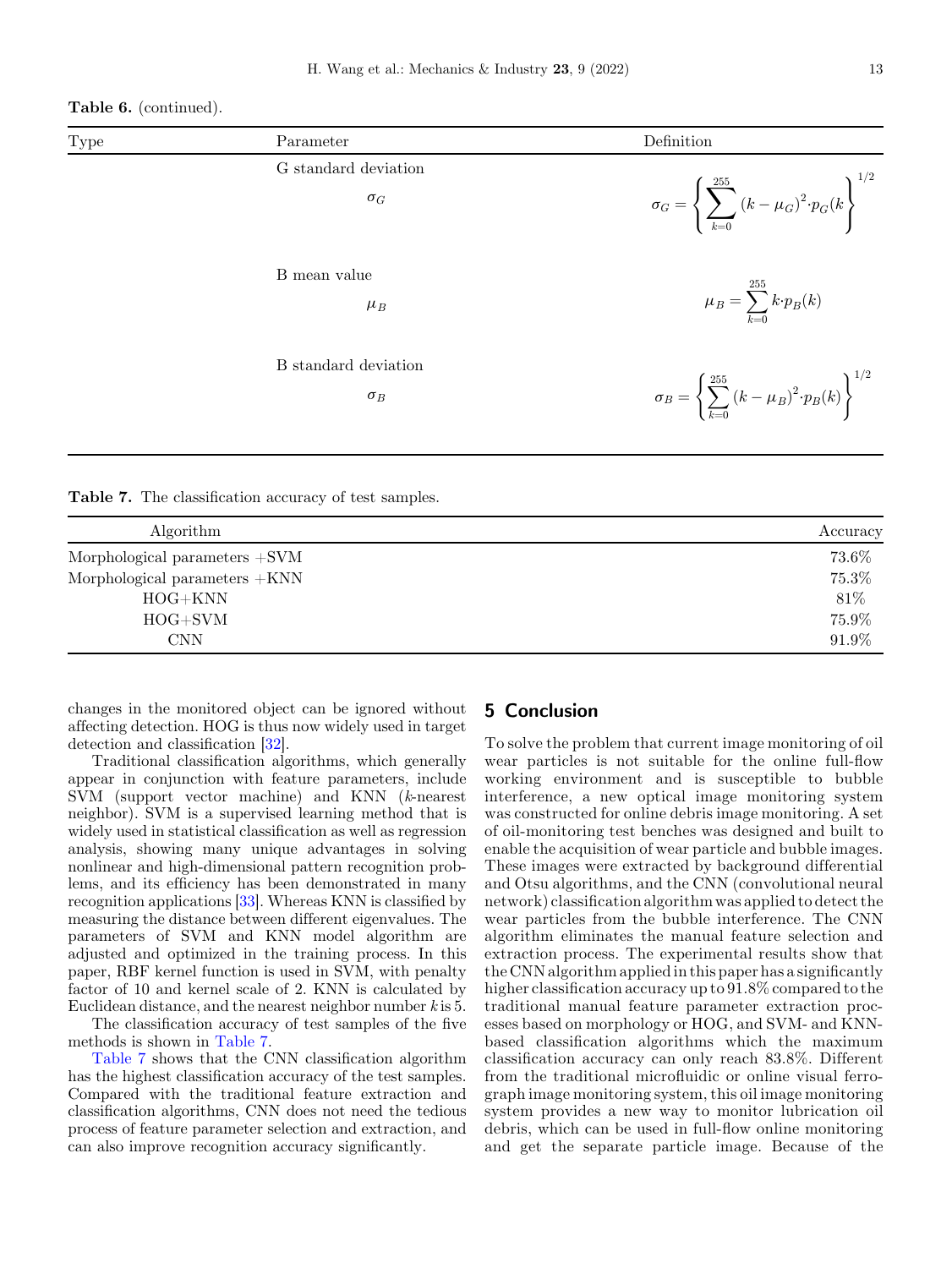<span id="page-13-0"></span>intuitiveness of image monitoring, this system is different from the indirect debris sensors, such as inductive-based, resistive-based, capacitive-based and acoustic-based sensors,it can provide a feasible way to compare and verify the performance of these non-visual online wear particlemonitoring sensors.

While the optical monitoring system and image processing algorithm designed in this paper have achieved some positive resultsin debrismonitoring,more work needs to be donein the future. The system is currently possible to calculate the number and size of particles (including oil pollutants), and in further research, we will focus on the surface texture information of wear particles, distinguish wear particles and pollutants, and be specific to differentiating between specific types of debris to obtain more accurate and comprehensive wear information.

Acknowledgements. This work is supported by the China National Natural Science Foundation (Grant No. U1933202). The authors also thank the support of the China Scholarship Council (CSC) (Grant No. 201906830027).

## References

- [1] X. Wu, Research on Intelligent Monitoring of Aeroengine Wear State Based on Oil Analysis. Master's Thesis, Nanjing University of Aeronautics and Astronautics, Nanjing, China, 2012
- [2] C.A. Walford, Wind turbine reliability: understanding and minimizing wind turbine operation and maintenance costs, Sandia Natl. Laborat. 5, 1–27 (2006)
- [3] R. Jia, B. Ma, C. Zheng, et al., Comprehensive improvement of the sensitivity and detectability of a large-aperture electromagnetic wear particle detector, Sensors 19, 3162– 3180 (2019)
- [4] H. Xiao, X. Wang, H. Li, J. Luo, S. Feng, An inductive debris sensor for a large-diameter lubricating oil circuit based on a high-gradient magnetic field, Appl. Sci. 9, 1546–1558 (2019)
- [5] L. Han, S. Feng, G. Qiu, J. Luo, H. Xiao, J. Mao, Segmentation of online ferrograph images with strong interference based on uniform discrete curvelet transformation, Sensors 19, 1546–1559 (2019)
- [6] X. Zhu, C. Zhong, J. Zhe, Lubricating oil conditioning sensors for online machine health monitoring – a review, Tribol. Int. 109, 473–484 (2017)
- [7] L. Yan, W. ShiZhu, X. YouBai, Z. Fang, Advances in research on a multi-channel on-line ferrograph, Tribol. Int. 30, 279–282 (1997)
- [8] S. Feng, G. Qiu, J. Luo, L. Han, J. Mao, Y. Zhang, A wear debris segmentation method for direct reflection online visual ferrography, Sensors 19, 723–734 (2019)
- [9] J. Reintjes, J.E. Tucker, S.E. Thomas, A. Schultz, Lasernet fines wear debris analysis technology: application to mechanical fault detection, AIP Conf. Proc. 1590–1597 (2003)
- [10] W. Hong, S. Wang, M.M. Tomovic, H. Liu, X. Wang, A new debris sensor based on dual excitation sources for online debris monitoring, Measur. Sci. Technol. 26, 1–12 (2015)
- [11] J. Zhe, F.K. Choy, S.V. Murali, M.A. Sarangi, R. Wilfong, Oil debris detection using capacitance and ultrasonic

measurements, in 2007 International Joint Tribology Conference (IJTC 2007), California, U.S.A., 22–24 October 2007; pp. 113–115

- [12] M.R. Mauntz, J. Gegner, U. Kuipers, S. Klingau, A sensor system for online oil condition monitoring of operating components, Tribology 11, 305–321 (2013)
- [13] S. Murali, A.V. Jagtiani, X. Xia, J. Carletta, J. Zhe, A microfluidic Coulter counting device for metal wear detection in lubrication oil, Rev. Sci. Instrum. 80, 1–3 (2009)
- [14] L. Du, J. Zhe, An integrated ultrasonic–inductive pulse sensor for wear debris detection, Smart Mater. Struct. 22, 1– 9 (2012)
- [15] W. Hong, W. Cai, S. Wang, M.M. Tomovic, Mechanical wear debris feature, detection, and diagnosis: a review, Chin. J. Aeron. 31, 867–882 (2018)
- [16] C. Yao, J. Zhao, Q. Zhang, Research on contamination monitoring technology in hydraulic fluid, Lubric. Eng. 10, 196 (2006)
- [17] X. Zhu, L. Du, J. Zhe, A  $3 \times 3$  wear debris sensor array for real time lubricant oil conditioning monitoring using synchronized sampling, Mech. Syst. Signal Process 83, 296–304 (2017)
- [18] M. Lukas, D.P. Anderson, T. Sebok, D. Filicky, LaserNet Fines – a new tool for the oil analysis toolbox, Practis. Oil Anal. 8, 1–11 (2002)
- [19] S. Lars, M. Gerhard, R. Nils, S. Krause, OILPAS online imaging of liquid particle suspensions – how to prevent a sudden engine breakdown, SAE Int. J. Fuels Lubric. 3, 336– 345 (2010)
- [20] Y. Zhang, J. Mao, Y. Xie, Engine wear monitoring with OLVF, Tribol. Trans. 54, 201–207 (2011)
- [21] T. Wu, J. Mao, J. Wang, Y. Xie, A new on-line visual ferrograph, Tribol. Trans. 52, 623–631 (2009)
- [22] W. Cao, W. Chen, G. Dong, J. Wu, Y. Xie, Wear condition monitoring and working pattern recognition of piston rings and cylinder liners using on-line visual ferrograph, Tribol. Trans. 57, 690–699 (2014)
- [23] H. Wu, T. Wu, Y. Peng, Z. Peng, Watershed-based morphological separation of wear debris chains for on-line ferrograph analysis, Tribol. Lett. 53, 411–420 (2014)
- [24] Y. Hao, X. Pan, Z. Yan, Q. Chang, B. Pan, Q. Ji, Y. Shen, Recognition for particles in lubricating oil based on microimage method, Lubric. Eng. 4, 10–16 (2017)
- [25] Y. Peng, T. Wu, S. Wang, Y. Du, N. Kwok, Z. Peng, A microfluidic device for three-dimensional wear debris imaging in online condition monitoring, Proc. Inst. Mech. Eng. J 231, 965–974 (2017)
- [26] E.J. Fernandez-Sanchez, J. Diaz, E. Ros, Background subtraction based on color and depth using active sensors, Sensors 13, 8895–8915 (2013)
- [27] Y. Peng, T. Wu, S. Wang, N. Kwok, Z. Peng, Motion-blurred particle image restoration for on-line wear monitoring, Sensors 15, 8173–8191 (2015)
- [28] N. Otsu, A threshold selection method from gray-level histograms, IEEE Trans. Syst. Man Cybern. 9, 62–66 (1979)
- [29] M. Wu, L. Chen, Image recognition based on deep learning. 2015 Chinese Automation Congress (CAC2015), Wuhan, China, 27-29 November 2015; pp. 542–546
- [30] Z. Wu, H. Zuo, L. Guo, Debris micro-morphology analysis based on AI techniques, Chin. J. Aeron. 14, 30–36 (2001)